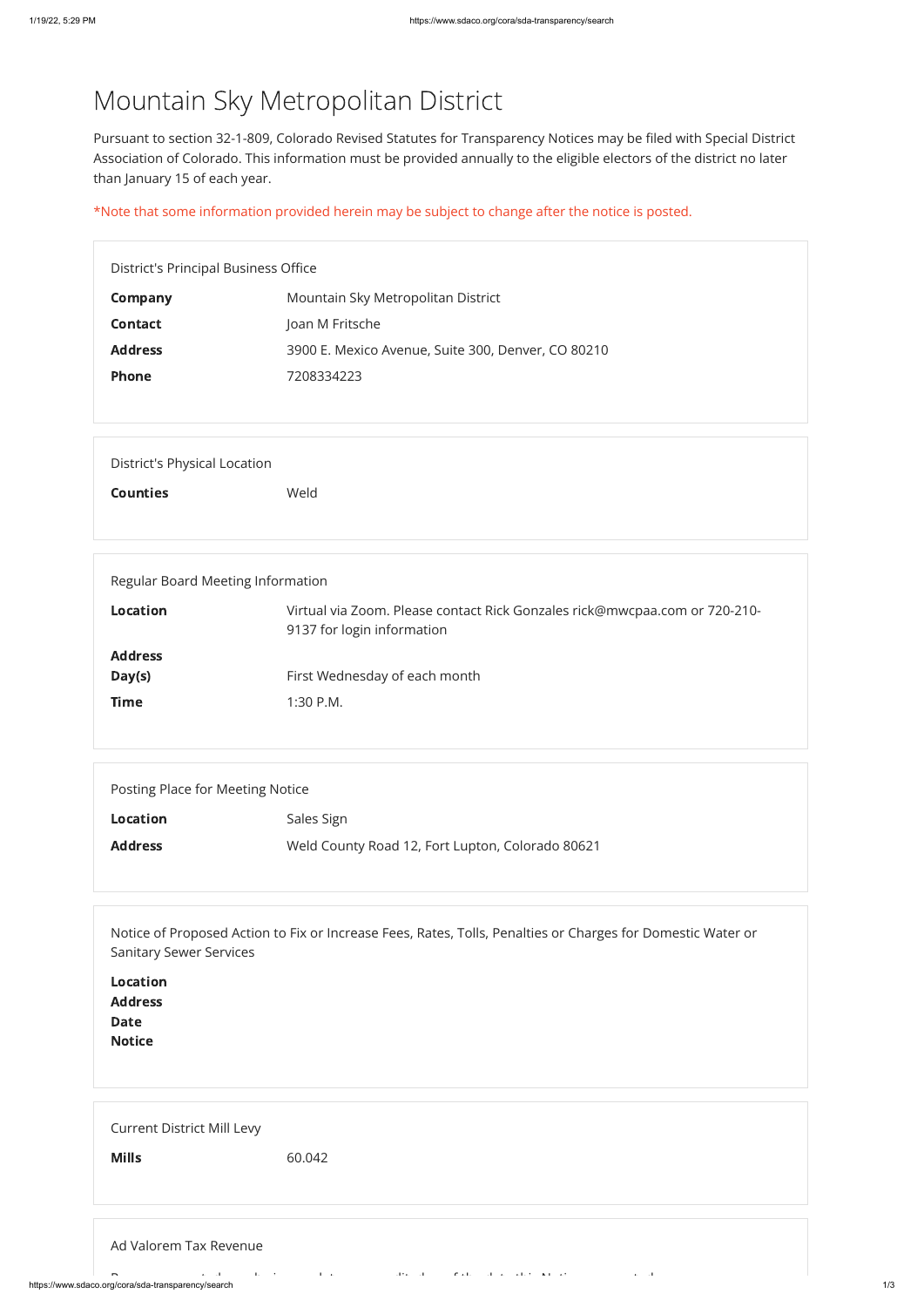1/19/22, 5:29 PM https://www.sdaco.org/cora/sda-transparency/search

Revenue reported may be incomplete or unaudited as of the date this Notice was posted.

Amount(\$) 688,642.77

Date of Next Regular Election

Date 05/03/2022

Pursuant to 24-72-205 C.R.S

The district's research and retrieval fee is 25.00 per hour

## District Policy

District contact information for open records request: Fritsche Law - Joan Fritsche

Names of District Board Members

https://www.sdaco.org/cora/sda-transparency/search 2/3 Board Candidate Self-Nomination Forms

| <b>Board President</b> |                                                                        |  |
|------------------------|------------------------------------------------------------------------|--|
| <b>Name</b>            | Gene Osborne                                                           |  |
| <b>Contact Info</b>    | gene@osbornecos.com 3900 E Mexico Avenue, Suite 300 Denver, CO 80210   |  |
| <b>Election</b>        | <b>Yes</b> , this office will be on the next regular election ballot   |  |
|                        |                                                                        |  |
| <b>Board Member 2</b>  |                                                                        |  |
| <b>Name</b>            | Kimberly Harrison                                                      |  |
| <b>Contact Info</b>    | kim@osbornecos.com 3900 E Mexico Avenue, Suite 300 Denver, CO 80210    |  |
| <b>Election</b>        | Yes, this office will be on the next regular election ballot           |  |
|                        |                                                                        |  |
| <b>Board Member 3</b>  |                                                                        |  |
| <b>Name</b>            | Kim Herman                                                             |  |
| <b>Contact Info</b>    | knherman@drhorton.com 3900 E Mexico Avenue, Suite 300 Denver, CO 80210 |  |
| <b>Election</b>        | Yes, this office will be on the next regular election ballot           |  |
|                        |                                                                        |  |
|                        |                                                                        |  |

| <b>Name</b>           | Jim Dignan                                                            |  |
|-----------------------|-----------------------------------------------------------------------|--|
| <b>Contact Info</b>   | jkdignan81@gmail.com 3900 E Mexico Avenue, Suite 300 Denver, CO 80210 |  |
| <b>Election</b>       | Yes, this office will be on the next regular election ballot          |  |
|                       |                                                                       |  |
|                       |                                                                       |  |
| <b>Board Member 5</b> |                                                                       |  |
| <b>Name</b>           | vacant                                                                |  |
| <b>Contact Info</b>   |                                                                       |  |
| <b>Election</b>       | <b>Yes,</b> this office will be on the next regular election ballot   |  |
|                       |                                                                       |  |